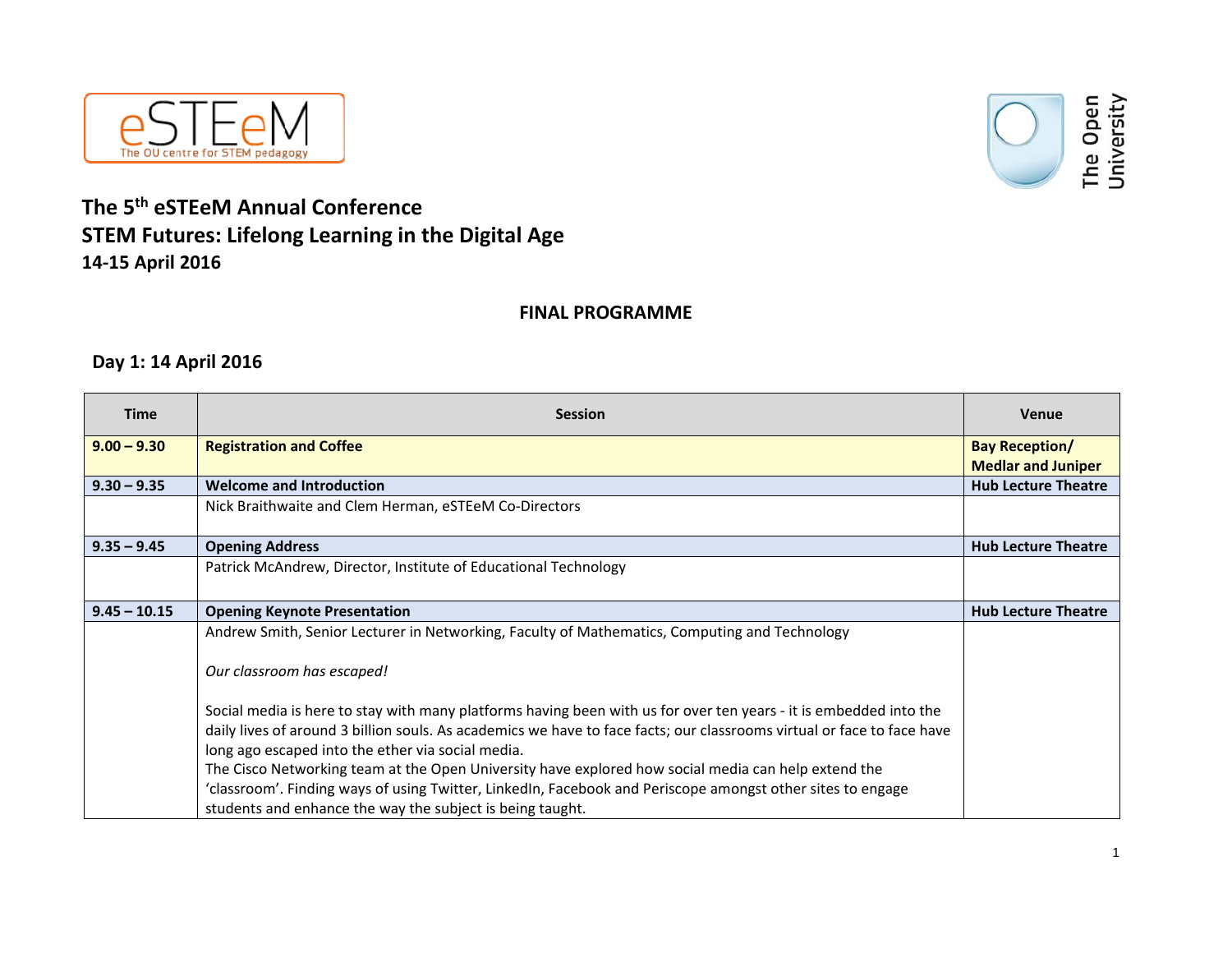| $10.15 - 10.30$      | Coffee-to-go  |                                                                    |                                                                                                 | <b>Medlar and Juniper</b> |
|----------------------|---------------|--------------------------------------------------------------------|-------------------------------------------------------------------------------------------------|---------------------------|
| $10.30 - 11.30$      |               | Parallel Session A: Short Oral Presentations - Supporting students |                                                                                                 | CMR <sub>1</sub>          |
| <b>Session A</b>     | Linda Robson, | Student experience of university                                   | This project investigated student's perception of email                                         |                           |
|                      | Lynda Cook    | email communication                                                | communications from the OU. Both quantitative data and                                          |                           |
| <b>Chair: Suresh</b> | and Nicolette |                                                                    | qualitative data from U116, SDK125 and S142 were                                                |                           |
| <b>Nesaratnam</b>    | Habgood       |                                                                    | analysed. The conclusion was that although students do                                          |                           |
|                      |               |                                                                    | receive a significant number of email communications,                                           |                           |
|                      |               |                                                                    | they are content with this and self-filter to suit their own                                    |                           |
|                      |               |                                                                    | needs.                                                                                          |                           |
|                      | Janet         | Sharing good practice and creating                                 | This Staff Development initiative, involving a regular                                          |                           |
|                      | Haresnape     | community spirit online - an AL Staff                              | programme of OU Live sessions for Science ALs by                                                |                           |
|                      | and Nicola    | Development initiative in Science                                  | Science ALs, provides opportunities for ALs to meet                                             |                           |
|                      | McIntyre      |                                                                    | online to share good practice in supporting their                                               |                           |
|                      |               |                                                                    | students. Moreover, it helps foster a feeling of                                                |                           |
|                      |               |                                                                    | community among ALs on modules which are delivered                                              |                           |
|                      |               |                                                                    | entirely online.                                                                                |                           |
|                      | Ann Walshe,   | Associate Lecturer perspectives on                                 | For our eSTEeM project, we have gathered evidence of                                            |                           |
|                      | Anne-Marie    | supporting students through tuition                                | AL perceptions of group tuition and what ALs think                                              |                           |
|                      | Gallen, Anne  | in groups                                                          | students expect from it. We can learn much from this                                            |                           |
|                      | Campbell and  |                                                                    | group of practitioners about the effective provision of                                         |                           |
|                      | Mark Jones    |                                                                    | group tuition, particularly as we move towards                                                  |                           |
|                      |               |                                                                    | implementation of the new Group Tuition policy.                                                 |                           |
| $10.30 - 11.30$      |               |                                                                    | Parallel Session B: Short Oral Presentations - Technologies for STEM learning & STEM engagement | <b>CMR 11</b>             |
| <b>Session B</b>     | Andy Lane     | The impact of technology on the                                    | Diagramming is a creative process where the context and                                         |                           |
|                      |               | teaching and assessment of 'systems                                | tools used to create the diagram may hinder or help                                             |                           |
| Chair:               |               | diagrams'                                                          | students and tutors. Students were either enthusiastic or                                       |                           |
| <b>Ekkehard</b>      |               |                                                                    | sceptical about their value and the technologies used to                                        |                           |
| <b>Thumm</b>         |               |                                                                    | create and share them were often burdensome in the                                              |                           |
|                      |               |                                                                    | two modules investigated.                                                                       |                           |
|                      | Sally Jordan  | Establishing the force-concept                                     | We will describe and discuss the implications of a project                                      |                           |
|                      | and Christine | inventory using free-text questions:                               | which is seeking to establish the force concept inventory                                       |                           |
|                      | Leach         | Can we do it? Why would we do it?                                  | (an instrument that is widely used around the world as a                                        |                           |
|                      |               | Is it the same?                                                    | measure of student understanding of Newtonian                                                   |                           |
|                      |               |                                                                    | mechanics) using short-answer questions rather than the                                         |                           |
|                      |               |                                                                    | usual multiple-choice questions.                                                                |                           |
|                      | Frances       | Breaking the coding barrier:                                       | We present the early results of an exploration of the                                           |                           |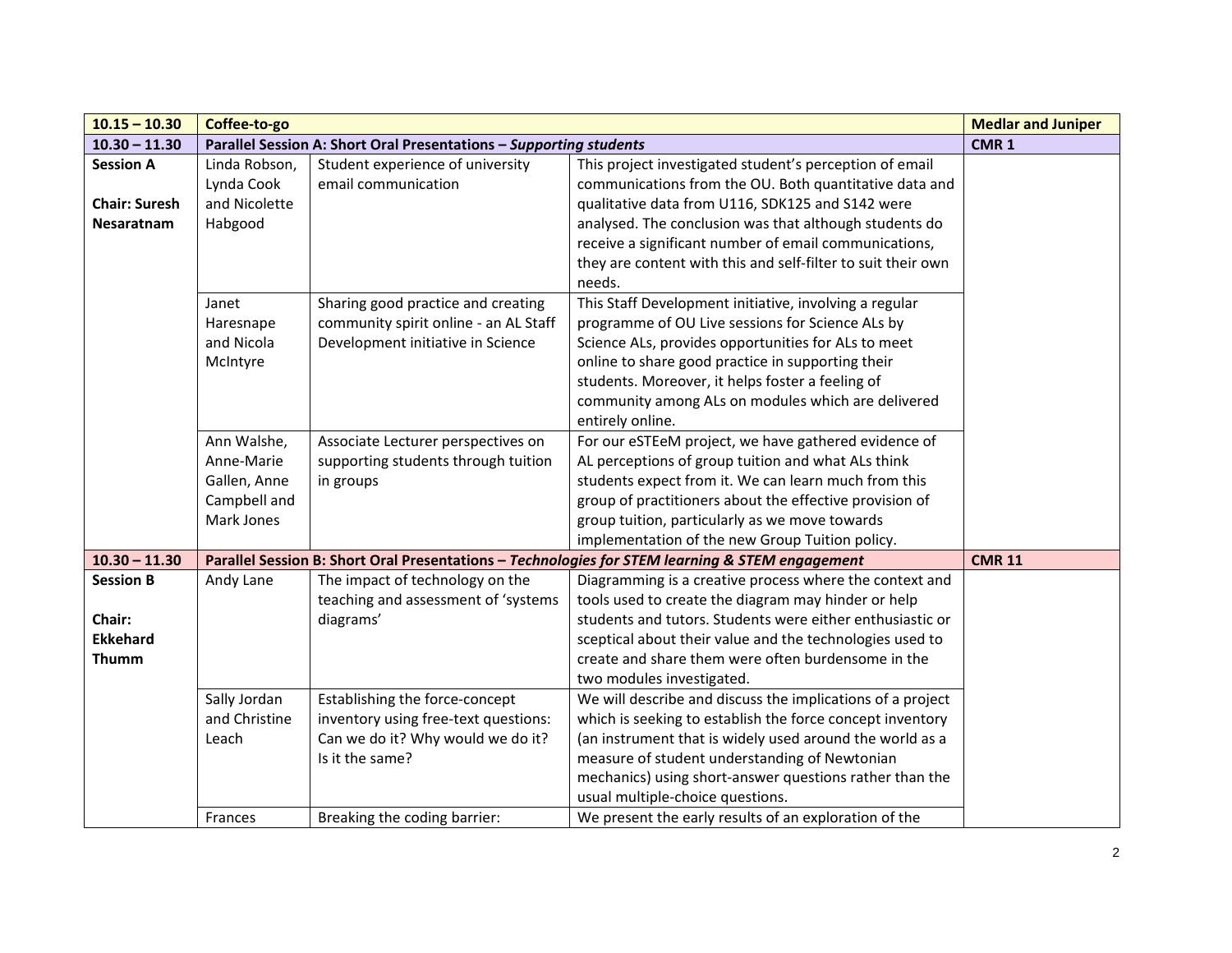|                     | Chetwynd,       | Transition from Level 1 to Level 2                                 | effectiveness of the MCT Faculty Level 1 modules - TU100                                                      |                  |
|---------------------|-----------------|--------------------------------------------------------------------|---------------------------------------------------------------------------------------------------------------|------------------|
|                     | Helen Jefferis  | programming                                                        | and TM129 - in preparing students for their Level 2 -                                                         |                  |
|                     | and Fiona       |                                                                    | M269 and M250 - programming studies. Audience views                                                           |                  |
|                     | Aiken           |                                                                    | on conducting whole cohort data analysis will be sought.                                                      |                  |
| $10.30 - 11.30$     |                 |                                                                    | Parallel Session C: Short Oral Presentations - Online/onscreen STEM practice & Technologies for STEM learning | <b>CMR 15</b>    |
| <b>Session C</b>    | Victoria        | Perceptions of online group work                                   | In "Practical Science: Biology and Health" (SXHL288),                                                         |                  |
|                     | Nicholas, Nick  |                                                                    | students undertake online group work and reflect on the                                                       |                  |
| <b>Chair: Maria</b> | Braithwaite,    |                                                                    | experience as part of their final assessment. Students                                                        |                  |
| <b>Kantirou</b>     | Sarah           |                                                                    | often reflect negatively on some aspects of group work.                                                       |                  |
|                     | Chyriwsky,      |                                                                    | This presentation outlines our analysis of the reflections                                                    |                  |
|                     | Dave Edwards    |                                                                    | and the subsequent changes to the way group work is                                                           |                  |
|                     | and Mark        |                                                                    | carried out on the module.                                                                                    |                  |
|                     | Hirst           |                                                                    |                                                                                                               |                  |
|                     | Angela Coe,     | Inspiring and enabling academic                                    | The production team for S309, Earth processes, have                                                           |                  |
|                     | Pallavi Anand,  | authors so they can better support                                 | utilized, developed and integrated a wide range of                                                            |                  |
|                     | Tom Argles,     | students learning online                                           | features of online technology to provide a direct,                                                            |                  |
|                     | Nigel Harris,   |                                                                    | efficient, responsive and tailored work environment to                                                        |                  |
|                     | Victoria        |                                                                    | inspire both students and educators. Highlights of the                                                        |                  |
|                     | Nicholas,       |                                                                    | work and results of the pilots will be presented.                                                             |                  |
|                     | David           |                                                                    |                                                                                                               |                  |
|                     | Rothery, Philip |                                                                    |                                                                                                               |                  |
|                     | Sexton, Clare   |                                                                    |                                                                                                               |                  |
|                     | Warren and      |                                                                    |                                                                                                               |                  |
|                     | Graham          |                                                                    |                                                                                                               |                  |
|                     | Healing         |                                                                    |                                                                                                               |                  |
|                     | Tara Hawes,     | The trials and tribulations of S217:                               | They said it couldn't be done, but S217 Physics: from                                                         |                  |
|                     | Chris Hough,    | putting a second-year physics                                      | classical to quantum is a second-year OU Science module                                                       |                  |
|                     | Will Rawes,     | module online                                                      | that is now offered 100% online. Taking a hefty print-                                                        |                  |
|                     | Peter Twomey    |                                                                    | based course and adapting it for online use posed several                                                     |                  |
|                     | and Andrew      |                                                                    | challenges for production that required innovative                                                            |                  |
|                     | Norton          |                                                                    | solutions.                                                                                                    |                  |
| $11.30 - 11.45$     | Coffee-to-go    |                                                                    |                                                                                                               |                  |
| $11.45 - 12.45$     |                 | Parallel Session D: Short Oral Presentations - Supporting students |                                                                                                               | CMR <sub>1</sub> |
| <b>Session D</b>    | Carol Calvert   | Improving retention: using a                                       | The study outlines the improvement in retention                                                               |                  |
|                     | and Rachel      | voluntary diagnostic quiz                                          | achieved when students were encouraged to use a                                                               |                  |
|                     | Hilliam         |                                                                    | voluntary diagnostic quiz on a Level 1 mathematics                                                            |                  |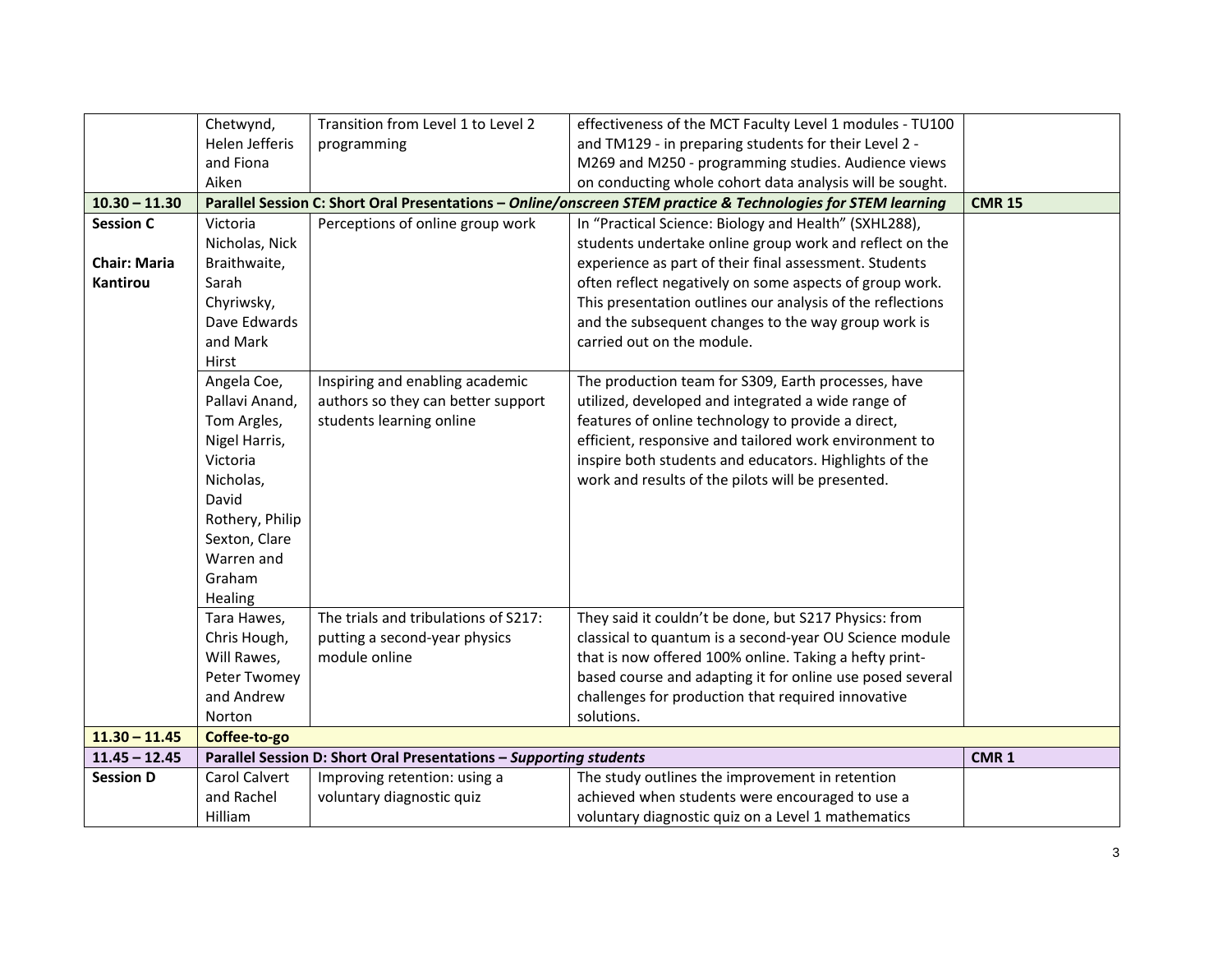| <b>Chair: Mark</b>     |                          |                                                                     | module - MST124. Initially the power of the diagnostic                                                    |               |
|------------------------|--------------------------|---------------------------------------------------------------------|-----------------------------------------------------------------------------------------------------------|---------------|
| Endean                 |                          |                                                                     | quiz, in predicting future success on the module, was                                                     |               |
|                        |                          |                                                                     | identified using predictive analytics.                                                                    |               |
|                        | Susan Pawley             | Provision of online drop-in centres                                 | How can we adapt the model of face-to-face                                                                |               |
|                        | and Chris                | for students requiring additional                                   | mathematics drop-in centres used at most UK Higher                                                        |               |
|                        | Hughes                   | support in mathematics                                              | Education Institutions, to fulfil the needs of our diverse                                                |               |
|                        |                          |                                                                     | student body? Currently halfway through our pilot, we                                                     |               |
|                        |                          |                                                                     | will discuss our findings and look forward to how it can                                                  |               |
|                        |                          |                                                                     | be improved and implemented.                                                                              |               |
|                        | Gerry Golding,           | Bitesize virtual mathematics support                                | Bitesize virtual mathematics support is one of a number                                                   |               |
|                        | Martina                  |                                                                     | of initiatives within a wider virtual mathematics support                                                 |               |
|                        | Gibbons and              |                                                                     | project that seeks to support students who are struggling                                                 |               |
|                        | Anthony                  |                                                                     | with the mathematical content in their undergraduate                                                      |               |
|                        | <b>Brown</b>             |                                                                     | studies. It draws on the premise that we don't all learn                                                  |               |
|                        |                          |                                                                     | mathematics in the same way.                                                                              |               |
| $11.45 - 12.45$        |                          |                                                                     | Parallel Session E: Short Oral Presentations - Employability, Innovative assessment & Supporting students | <b>CMR 11</b> |
| <b>Session: E</b>      | Rachel Hilliam,          | Enabling Staff Tutors to achieve their                              | The University and departments within STEM need to                                                        |               |
|                        | Rosaria                  | potential and equipping them with                                   | share best practice and consider ways to support staff                                                    |               |
| <b>Chair: Victoria</b> | Gracia, Carol            | the correct support in STEM                                         | tutors through their career progression and enable them                                                   |               |
| <b>Nicholas</b>        | Calvert and              |                                                                     | to effectively undertake this important role in a                                                         |               |
|                        | Victoria                 |                                                                     | distributed network.                                                                                      |               |
|                        | Pearson                  |                                                                     |                                                                                                           |               |
|                        | Yao Xu and               | Enhance students' employability:                                    | Enhance students' employability and raise the OU's                                                        |               |
|                        | Simone                   | <b>EMA</b> for publication                                          | global profile by turning module assignments into                                                         |               |
|                        | Pitman                   |                                                                     | published articles.                                                                                       |               |
|                        | Martin                   | Developing praxis for learning,                                     | A praxis model of postgraduate pedagogic (re)design                                                       |               |
|                        | Reynolds                 | teaching, and working amongst OU                                    | based on engaging students, alumni, employers, and                                                        |               |
|                        |                          | postgraduate students                                               | educators, is presented. Such praxis invokes the need for                                                 |               |
|                        |                          |                                                                     | promoting 'conversation' (engaging dualities rather than                                                  |               |
|                        |                          |                                                                     | reinforcing dualisms) at different levels; a praxis that                                                  |               |
|                        |                          |                                                                     | builds on OU interactions between research, teaching                                                      |               |
|                        |                          |                                                                     | and capacity building.                                                                                    |               |
| $11.45 - 12.45$        |                          |                                                                     | Parallel Session F: Short Oral Presentations - International curriculum delivery & Technologies for STEM  | <b>CMR 15</b> |
|                        | learning                 |                                                                     |                                                                                                           |               |
| <b>Session F</b>       | Lorraine<br>Hudson, Gerd | Evaluating the design and delivery of<br>a Smart Cities MOOC for an | The Smart Cities MOOC explores the role of technology                                                     |               |
|                        |                          |                                                                     | and data in cities, teaching international learners how to                                                |               |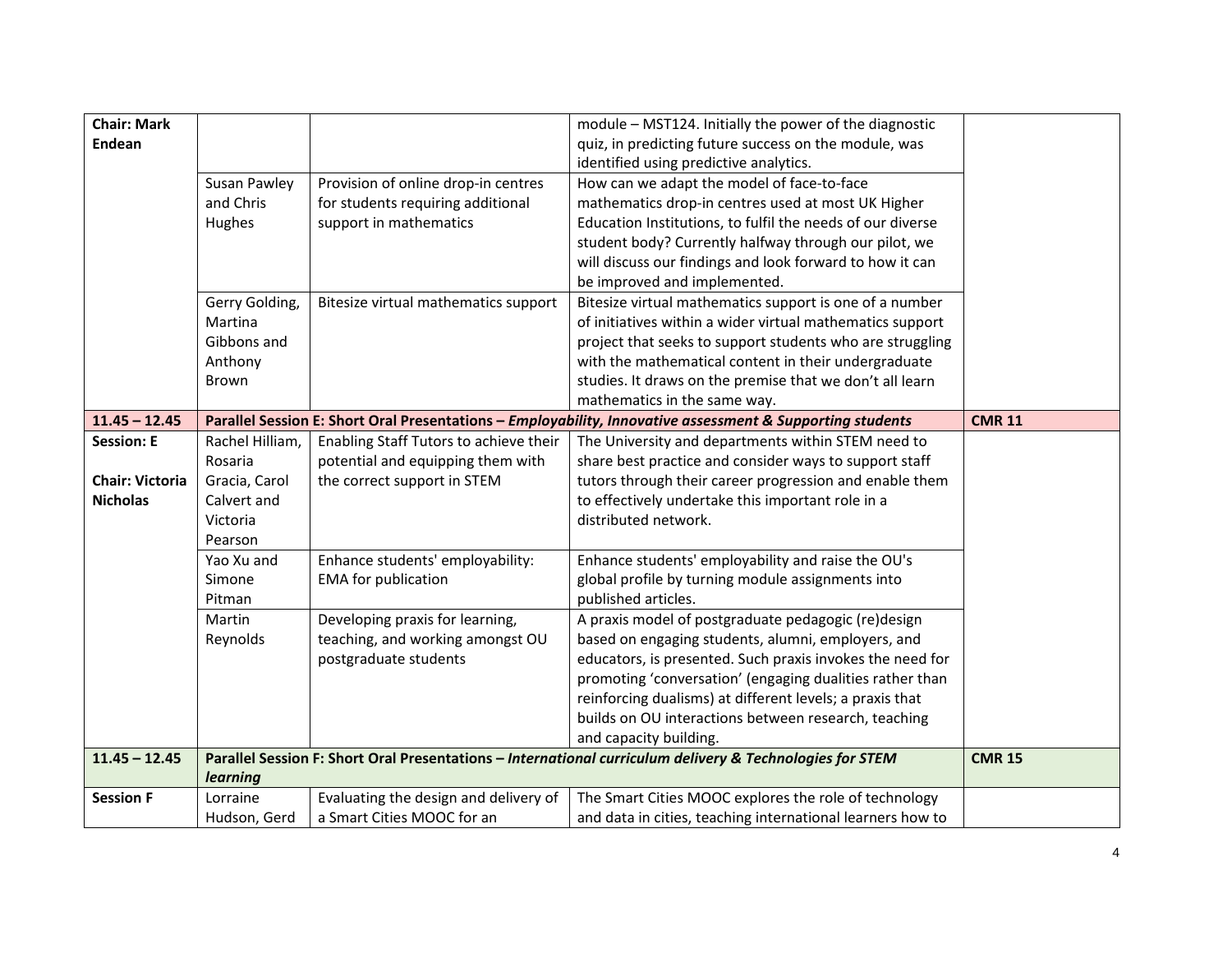| <b>Chair: Chris</b> | Kortuem and     | international audience                                                              | co-create a smart cities project. This talk will present                                                          |                           |
|---------------------|-----------------|-------------------------------------------------------------------------------------|-------------------------------------------------------------------------------------------------------------------|---------------------------|
| <b>Douce</b>        | Annika Wolff    |                                                                                     | research evaluating the design and delivery of the course                                                         |                           |
|                     |                 |                                                                                     | including the analysis of FutureLearn datasets and                                                                |                           |
|                     |                 |                                                                                     | exploring learners' views on smart cities.                                                                        |                           |
|                     | Michel          | Learn to Code for Data Analysis on                                                  | We report on lessons learned in producing and                                                                     |                           |
|                     | Wermelinger     | FutureLearn: the good, the bad and                                                  | presenting the FutureLearn course 'Learning to Code for                                                           |                           |
|                     | and Tony Hirst  | the ugly                                                                            | Data Analysis', reflecting on the advantages and                                                                  |                           |
|                     |                 |                                                                                     | limitations of MOOCs in general and the FutureLearn                                                               |                           |
|                     |                 |                                                                                     | platform in particular for hands-on teaching of technical                                                         |                           |
|                     |                 |                                                                                     | skills.                                                                                                           |                           |
|                     | <b>Kris</b>     | Supporting the teaching of Science in                                               | OpenScience Lab (OSL) and Teacher Education in Sub-                                                               |                           |
|                     | Stutchbury      | development contexts: OpenScience                                                   | Saharan Africa (TESSA) are two major OU projects                                                                  |                           |
|                     |                 | Lab and TESSA                                                                       | focusing on making materials available as Open                                                                    |                           |
|                     |                 |                                                                                     | Educational Resources (OER). This talk will highlight how,                                                        |                           |
|                     |                 |                                                                                     | by working together, we could make a significant impact                                                           |                           |
|                     |                 |                                                                                     | on science learning in secondary schools in development                                                           |                           |
|                     |                 |                                                                                     | contexts.                                                                                                         |                           |
| $12.45 - 14.00$     |                 | <b>Poster Presentations and Lunch</b>                                               |                                                                                                                   | <b>Hub Lecture</b>        |
|                     |                 |                                                                                     |                                                                                                                   | <b>Theatre/Medlar and</b> |
|                     |                 |                                                                                     | Delegates are invited to vote for the best poster at this year's conference. The winning poster will be announced | <b>Juniper</b>            |
|                     |                 | during the closing keynote session.                                                 |                                                                                                                   |                           |
| $14.00 - 15.00$     |                 | Parallel Session G: Workshop/Demonstration - Accessibility                          |                                                                                                                   | CMR <sub>1</sub>          |
| <b>Session G</b>    | Karen Vines,    | Listening to graphs                                                                 | In this workshop we will describe an alternative                                                                  |                           |
|                     | Chris Hughes,   |                                                                                     | representation of graphs - sonification. That is using                                                            |                           |
|                     | Hilary Holmes,  |                                                                                     | sound to 'draw' graphs. So come along to hear some                                                                |                           |
|                     | Victoria        |                                                                                     | graphs, to compare the sounds with the originals and find                                                         |                           |
|                     | Pearson,        |                                                                                     | out what some students and visually impaired people                                                               |                           |
|                     | Claire Kotecki, |                                                                                     | made of them.                                                                                                     |                           |
|                     | Laura           |                                                                                     |                                                                                                                   |                           |
|                     | Alexander and   |                                                                                     |                                                                                                                   |                           |
|                     | Chetz Colwell   |                                                                                     |                                                                                                                   |                           |
| $14.00 - 15.00$     |                 | Parallel Session H: Structured Discussion/Briefing - Technologies for STEM learning |                                                                                                                   | <b>CMR 11</b>             |
| <b>Session H</b>    | Janice Ansine,  | Exploring Citizen Science and STEM                                                  | www.iSpotnature.org provides a unique informal to                                                                 |                           |
|                     | Will Woods,     | learning through iSpotnature.org                                                    | formal learning journey, building identification skills in                                                        |                           |
|                     | Kevin McLeod    |                                                                                     | natural history; on the cutting edge of technological                                                             |                           |
|                     | and Mike        |                                                                                     | innovation in pedagogy, it utilises and embraces new                                                              |                           |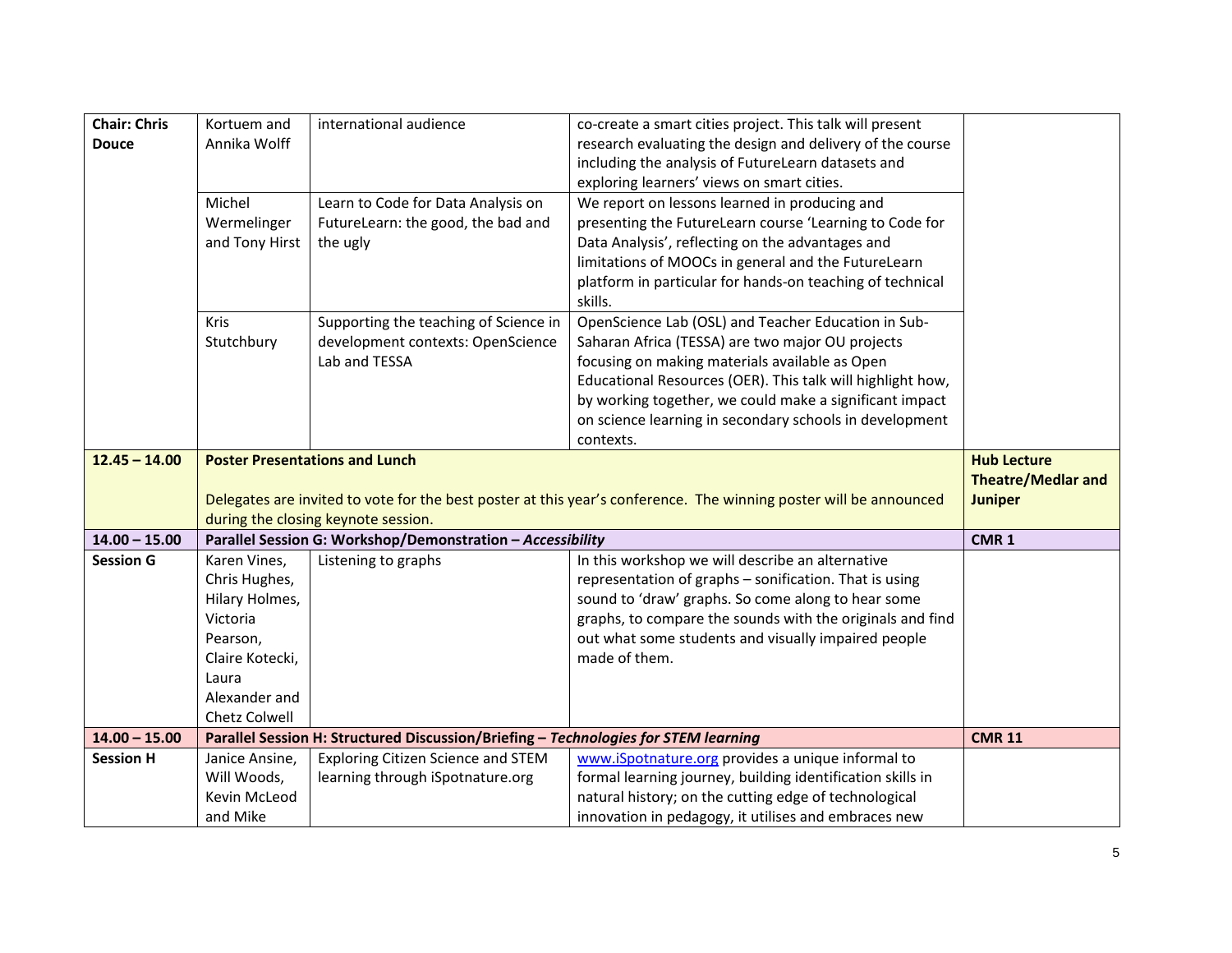|                 | Dodd                                                                                                             |                                                                                     | forms of teaching, learning and assessment identified as                                                          |                            |
|-----------------|------------------------------------------------------------------------------------------------------------------|-------------------------------------------------------------------------------------|-------------------------------------------------------------------------------------------------------------------|----------------------------|
|                 |                                                                                                                  |                                                                                     | the way forward for Science education. Come and discuss                                                           |                            |
|                 |                                                                                                                  |                                                                                     | the future of this citizen science platform in STEM                                                               |                            |
|                 |                                                                                                                  |                                                                                     | leaning.                                                                                                          |                            |
| $14.00 - 15.00$ |                                                                                                                  | Parallel Session I: Structured Discussion/Briefing - Technologies for STEM learning |                                                                                                                   | <b>CMR 15</b>              |
| Session I       | Elaine                                                                                                           | Student perspectives on learning in                                                 | The 'Using OpenStudio in STEM learning' project is                                                                |                            |
|                 | Thomas,                                                                                                          | OpenStudio, the online 'studio'                                                     | evaluating the use of online studio-based learning in the                                                         |                            |
|                 | Karen Kear,                                                                                                      | environment                                                                         | Open University. Comparison between findings from                                                                 |                            |
|                 | Helen                                                                                                            |                                                                                     | student data gathered by the project, a simple model of                                                           |                            |
|                 | Donelan,                                                                                                         |                                                                                     | the processes involved in OpenStudio activities and                                                               |                            |
|                 | Leonor                                                                                                           |                                                                                     | Kolb's Experiential Learning model has yielded some                                                               |                            |
|                 | Barroca and                                                                                                      |                                                                                     | valuable insights. The workshop includes a practical                                                              |                            |
|                 | Jon Rosewell                                                                                                     |                                                                                     | activity using OpenStudio so please bring your laptop or                                                          |                            |
|                 |                                                                                                                  |                                                                                     | tablet.                                                                                                           |                            |
| $15.00 - 15.15$ | Afternoon tea-to-go                                                                                              |                                                                                     |                                                                                                                   |                            |
| $15.30 - 16.00$ | <b>Closing Keynote Presentation</b>                                                                              |                                                                                     |                                                                                                                   | <b>Hub Lecture Theatre</b> |
|                 |                                                                                                                  | Helen Beetham, Consultant in Higher Education                                       |                                                                                                                   |                            |
|                 |                                                                                                                  |                                                                                     |                                                                                                                   |                            |
|                 |                                                                                                                  | Supporting lifelong learners: resilience and care in a digital age                  |                                                                                                                   |                            |
|                 |                                                                                                                  |                                                                                     |                                                                                                                   |                            |
|                 |                                                                                                                  |                                                                                     | For all the opportunities afforded by the ongoing digital revolution, digital spaces introduce new challenges for |                            |
|                 | learners, new stresses, and even new kinds of inequality. Helen Beetham will explore some recent research into   |                                                                                     |                                                                                                                   |                            |
|                 | students' expectations and experiences of digital learning outside the OU. She will ask what digital experiences |                                                                                     |                                                                                                                   |                            |
|                 |                                                                                                                  |                                                                                     | enable learners to become more resilient to change, and whether we can design online environments that meet       |                            |
|                 |                                                                                                                  |                                                                                     | our learners' needs for care, affirmation and wellbeing, as well as their needs for knowledge and information.    |                            |
| 16.00           | <b>Close</b>                                                                                                     |                                                                                     |                                                                                                                   |                            |
|                 |                                                                                                                  |                                                                                     |                                                                                                                   |                            |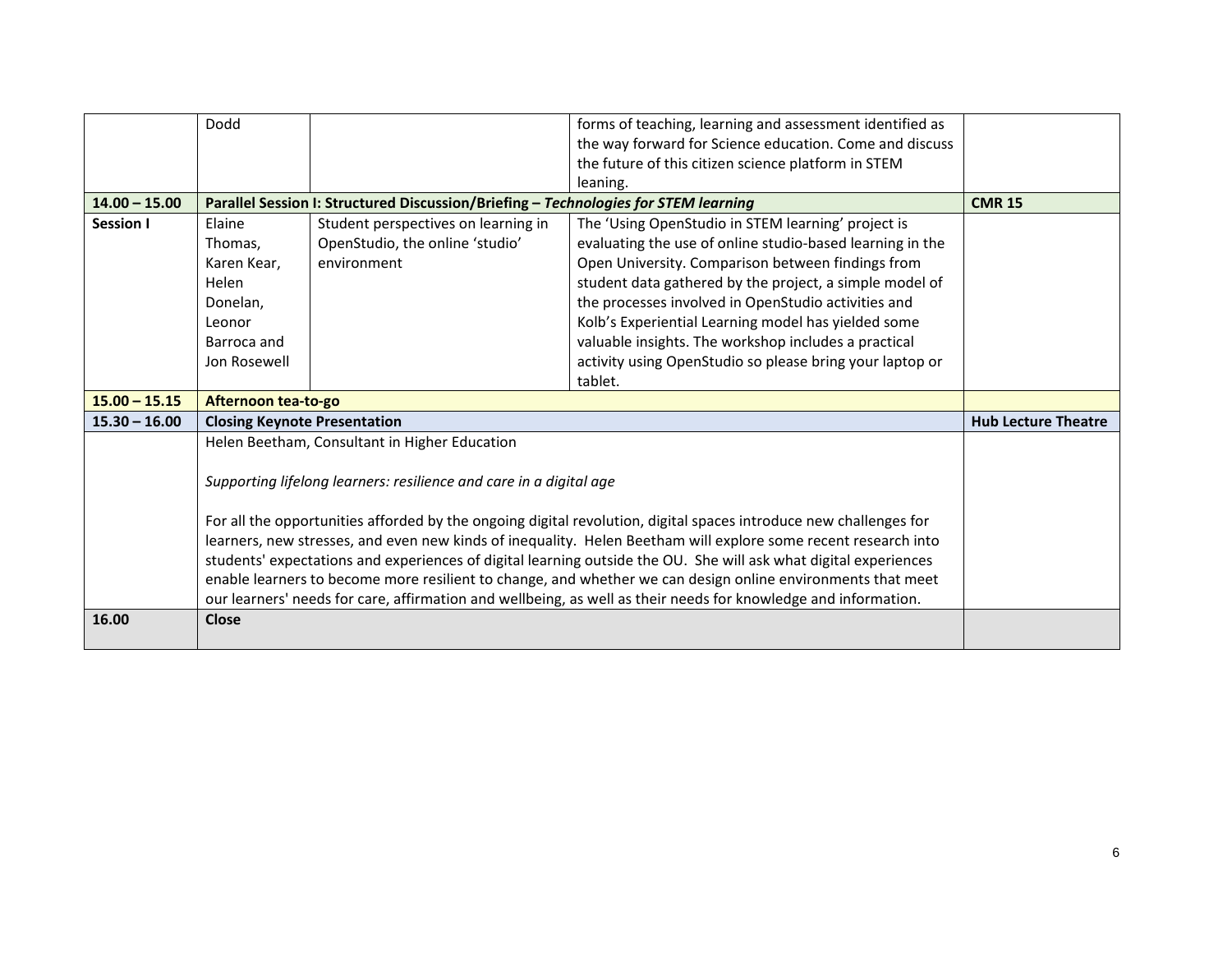# **Haptics for Education Workshop**

## **Day 2: 15 April 2016**

| <b>Time</b>     | <b>Session</b>                                                                                                                                                                                                                                                                                                                                                                                                                                                                                                                                                                                                                                                                                                                                                                                                                                                                                                                                                                                                                                                                                                                                                                                                                      | <b>Venue</b>               |
|-----------------|-------------------------------------------------------------------------------------------------------------------------------------------------------------------------------------------------------------------------------------------------------------------------------------------------------------------------------------------------------------------------------------------------------------------------------------------------------------------------------------------------------------------------------------------------------------------------------------------------------------------------------------------------------------------------------------------------------------------------------------------------------------------------------------------------------------------------------------------------------------------------------------------------------------------------------------------------------------------------------------------------------------------------------------------------------------------------------------------------------------------------------------------------------------------------------------------------------------------------------------|----------------------------|
| $9.30 - 9.45$   | <b>Registration and Coffee</b>                                                                                                                                                                                                                                                                                                                                                                                                                                                                                                                                                                                                                                                                                                                                                                                                                                                                                                                                                                                                                                                                                                                                                                                                      | <b>Bay Reception/</b>      |
|                 |                                                                                                                                                                                                                                                                                                                                                                                                                                                                                                                                                                                                                                                                                                                                                                                                                                                                                                                                                                                                                                                                                                                                                                                                                                     | <b>Medlar and Juniper</b>  |
| $9.45 - 9.50$   | <b>Welcome and Introduction</b>                                                                                                                                                                                                                                                                                                                                                                                                                                                                                                                                                                                                                                                                                                                                                                                                                                                                                                                                                                                                                                                                                                                                                                                                     | <b>Hub Lecture Theatre</b> |
|                 | Nick Braithwaite, eSTEeM Co-Director                                                                                                                                                                                                                                                                                                                                                                                                                                                                                                                                                                                                                                                                                                                                                                                                                                                                                                                                                                                                                                                                                                                                                                                                |                            |
| $9.50 - 10.20$  | <b>Keynote Presentation</b>                                                                                                                                                                                                                                                                                                                                                                                                                                                                                                                                                                                                                                                                                                                                                                                                                                                                                                                                                                                                                                                                                                                                                                                                         | <b>Hub Lecture Theatre</b> |
|                 | Astrid Kappers, Vrije Universiteit - Haptic perception of shape and space                                                                                                                                                                                                                                                                                                                                                                                                                                                                                                                                                                                                                                                                                                                                                                                                                                                                                                                                                                                                                                                                                                                                                           |                            |
|                 | The aim of my research is to gain a fundamental understanding of touch by means of a systematic and extensive<br>exploration on the haptic perception of shape and space. In this talk, I will present an overview of some of the<br>research we did in the last decade. This research yielded many interesting and often surprising findings. Among<br>others, we found strong after-effects of haptic curvature perception: after touching an object for just a few<br>seconds, your perception of the next object you touch will be influenced. We also found that the shape of your<br>hand (longer than wide) biases your perception. Comparing the volumes of small objects in your hand leads to<br>large shape-dependent biases. We developed paradigms for investigating haptic search and found haptic pop-out<br>effects. Finally, it was found that physical space and perceptual space are far from identical. Simple tasks like<br>making two bars parallel or perpendicular yielded large but systematic deviations. By running a diverse set of<br>psychophysical experiments, we now know how to understand these deviations in terms of different reference<br>frames that are involved in performing such tasks. |                            |
|                 | <b>Presentations and Demonstrations</b>                                                                                                                                                                                                                                                                                                                                                                                                                                                                                                                                                                                                                                                                                                                                                                                                                                                                                                                                                                                                                                                                                                                                                                                             | <b>Hub Lecture Theatre</b> |
| $10.25 - 10.35$ | <b>Music/Motion</b><br>Simon Holland - Haptics in Music and Motion: Multi-Limb Haptic Interaction From Music To Stroke Rehabilitation<br>The Haptic Bracelets are lightweight wireless devices, designed to be worn on wrists and ankles. They contain<br>accelerometers, gyros, processors and low-latency, powerful, precise vibrotactiles. The multi-limb Haptic<br>Bracelets have innovative applications in music and music education, but also in rehabilitation after stroke. Key<br>theoretical perspectives will be outlined: entrainment, dalcrose eurythmics and neural resonance theory. A range                                                                                                                                                                                                                                                                                                                                                                                                                                                                                                                                                                                                                        |                            |
|                 | of musical applications are considered, and preliminary results noted. Findings from gait rehabilitation with stroke<br>patients are summarised. Applications are outlined for Parkinsons, cerebral palsy, spine injury, and the deaf.                                                                                                                                                                                                                                                                                                                                                                                                                                                                                                                                                                                                                                                                                                                                                                                                                                                                                                                                                                                              |                            |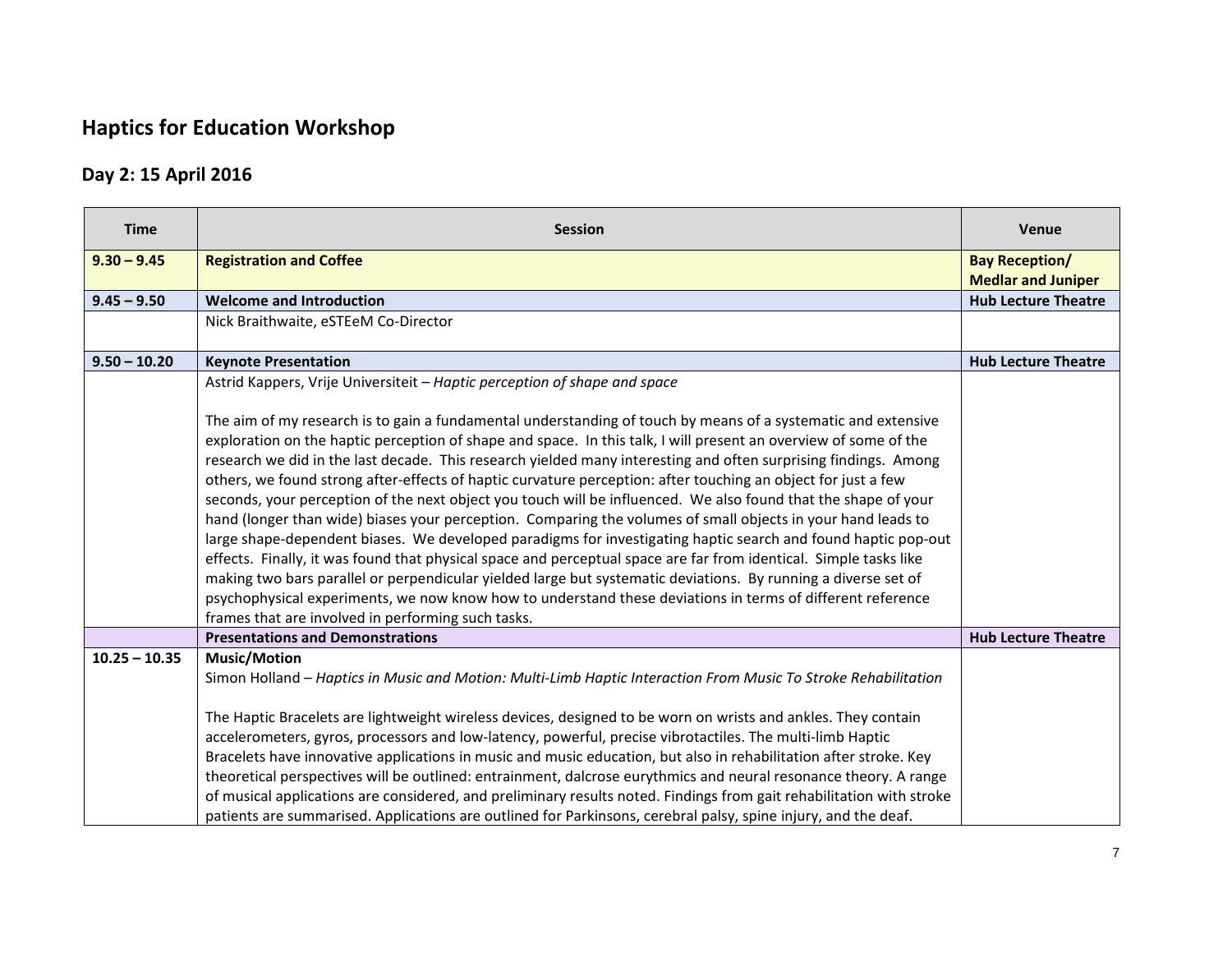| $10.40 - 11.00$ | <b>Materials Design/Lab Haptics</b>                                                                                   |                            |
|-----------------|-----------------------------------------------------------------------------------------------------------------------|----------------------------|
|                 | Lisa Bowers $-$ Touching Creativity $-$ A baseline review on haptics in education for applied design                  |                            |
|                 |                                                                                                                       |                            |
|                 | This presentation offers the highlights of a recent baseline review of literature from three strands of research area |                            |
|                 | 1) haptics (manual/machine), 2) adaption to a universal distance learner, 3) education in applied design.             |                            |
|                 |                                                                                                                       |                            |
|                 | Design Practice - is presented from the 'germinal' stage (otherwise known as the prototype stage) of the              |                            |
|                 | traditional Product Design cycle. This specific focus is due to the act that typically the germinal stage is the most |                            |
|                 | 'hands on' section of process and therefore he section where haptic technology could offer the most impact to         |                            |
|                 | learners.                                                                                                             |                            |
|                 | The presentation also offers a spot light on to how furthering hands on applications via haptic can offer better      |                            |
|                 | creative interactions across all STEM (STEAM) subjects.                                                               |                            |
|                 |                                                                                                                       |                            |
|                 |                                                                                                                       |                            |
|                 | Nick Braithwaite - Haptic as a contribution to immersive learning in online labs                                      |                            |
|                 |                                                                                                                       |                            |
|                 | The OpenSTEM initiative is making available a number of remotely controlled instruments in configured for             |                            |
|                 | remote access experiments. In principle the interaction could be entirely via on-screen alpha-numeric text, but       |                            |
|                 | we have so far opted built-in webcams and are experimenting with live sound to create the sense of presence.          |                            |
|                 | Survey feedback suggests that until it has been tried, sound is not missed - the same was probably true with          |                            |
|                 | vision and we do not plan to leave our remote users 'in the dark'. In a hierarchy of sensory data for an observer,    |                            |
|                 | texture and force-feedback are next in the expectation that these too will add to the immersive experience. So        |                            |
|                 | the questions we wish to explore are about which applications most need a haptic element and how should we            |                            |
|                 | develop our expertise.                                                                                                |                            |
| $11.00 - 11.15$ | <b>Coffee Break</b>                                                                                                   | <b>Medlar and Juniper</b>  |
| $11.15 - 11.45$ | <b>Keynote Presentation</b>                                                                                           | <b>Hub Lecture Theatre</b> |
|                 | William Harwin, University of Reading - Haptic interfaces for learning skills and reinforcing spatial concepts        |                            |
|                 |                                                                                                                       |                            |
|                 | Haptic interfaces are beginning to find application in medical skills training with work in surgery, triage,          |                            |
|                 | veterinarian and dental arenas. Haptic interfaces may is also a mechanism to investigate and simulate complex         |                            |
|                 | spatial concepts and may be an appropriate way to provide technology enhanced learning in secondary schools.          |                            |
|                 | This talk will overview research in these areas.                                                                      |                            |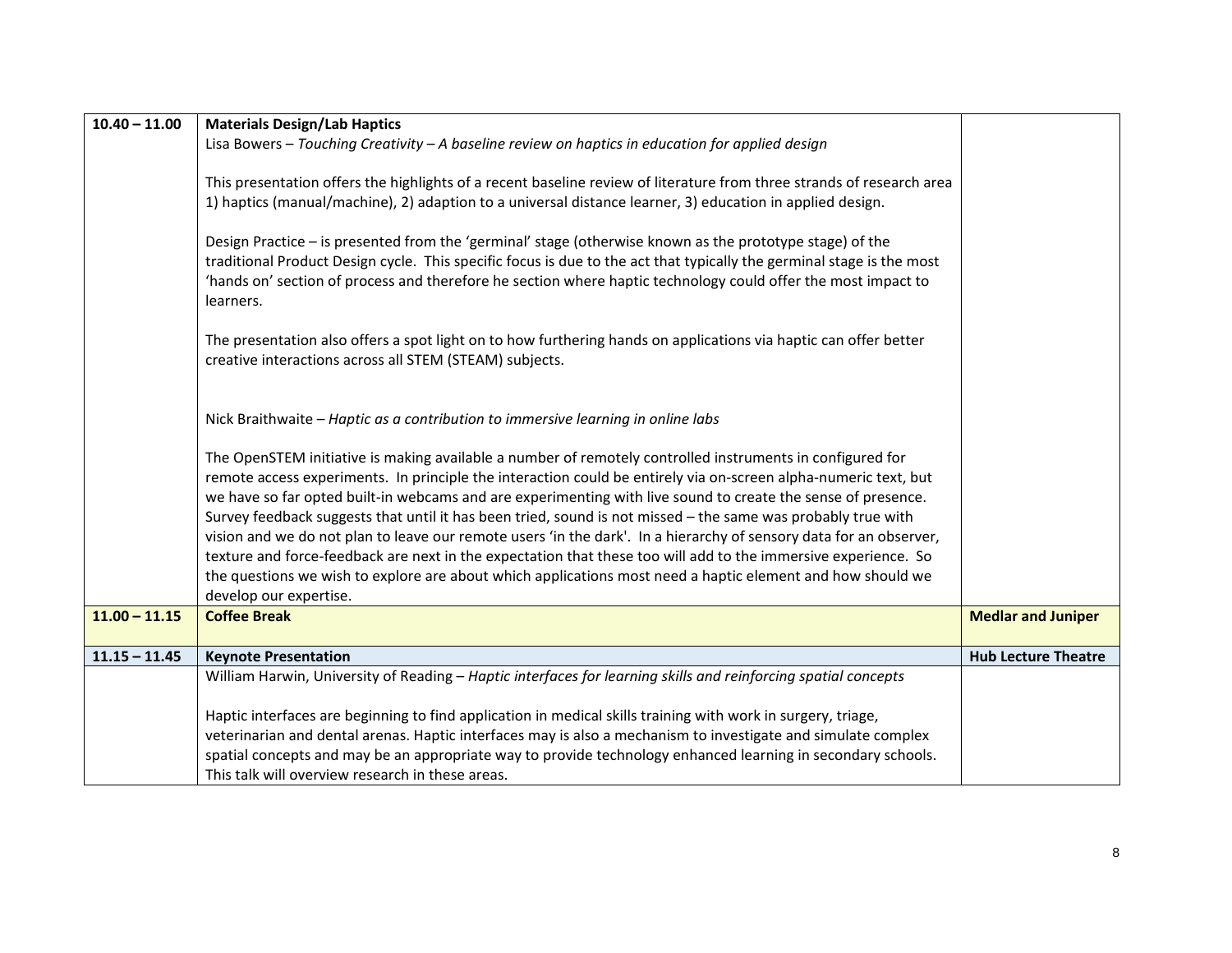|                 | <b>Presentations and Demonstrations</b>                                                                                                                                                                                                                                                                                                                                                                                                                                                                                                                                                                                                                                                                                                                                                                                                                                                                                                                                                    | <b>Hub Lecture Theatre</b> |
|-----------------|--------------------------------------------------------------------------------------------------------------------------------------------------------------------------------------------------------------------------------------------------------------------------------------------------------------------------------------------------------------------------------------------------------------------------------------------------------------------------------------------------------------------------------------------------------------------------------------------------------------------------------------------------------------------------------------------------------------------------------------------------------------------------------------------------------------------------------------------------------------------------------------------------------------------------------------------------------------------------------------------|----------------------------|
| $11.50 - 12.10$ | <b>Health Monitoring</b><br>Shailey Minocha, Duncan Banks, Caroline Holland, Jane Palmer (Age UK, Milton Keynes), Catherine McNulty and<br>Alice Peasgood - Role of wearable activity-tracking technologies in the well-being and quality of life of people<br>aged 55 and over                                                                                                                                                                                                                                                                                                                                                                                                                                                                                                                                                                                                                                                                                                            |                            |
|                 | We will discuss our project that involves investigating the role of wearable activity-tracking technologies in the<br>well-being and quality of life of people aged 55 and over: how such devices may promote behaviour change but<br>also the challenges associated with making sense of the data, the ethical issues of sharing the data and the<br>perceived risks. We will outline our project's plans for the empirical investigations with older people, family<br>members, carers and medical professionals.                                                                                                                                                                                                                                                                                                                                                                                                                                                                        |                            |
|                 | The Sir Halley Stewart Trust has funded this project. The views expressed in this presentation and any follow-on<br>publications are those of the authors and not necessarily those of the Trust.                                                                                                                                                                                                                                                                                                                                                                                                                                                                                                                                                                                                                                                                                                                                                                                          |                            |
|                 | More details of the project are here: http://www.shaileyminocha.info/digital-health-wearables/                                                                                                                                                                                                                                                                                                                                                                                                                                                                                                                                                                                                                                                                                                                                                                                                                                                                                             |                            |
| $12.15 - 12.35$ | <b>Devices/Soft Haptics</b><br>lestyn Jowers, Mark Gaved and Gary Elliott-Cirigottis - Design and materiality: collaborative learning at a distance<br>Design education is a field in which distance learning based universities can encounter challenges in providing<br>equivalent experiences to face-to-face education institutions. Tangible aspects of design education such as making<br>and prototyping are difficult because access to the tools and materials required are typically highly limited. This<br>can result in graduates with little exposure to the materiality of design processes. In this paper we explore haptics<br>in terms of considering one approach to overcoming the challenge of enabling distance based design students to<br>engage with the physical aspects of prototyping.                                                                                                                                                                         |                            |
|                 | The RE:FORM project was a feasibility study pairing Open University design students (graduates of T217 'Design<br>Essentials') with vocational workshop based learners in the community makerspace MAKLab. Learners were<br>paired and tasked with designing and making flat-pack chairs from plywood, cut on CNC routers from software<br>designs developed on CAD programs. The two sets of learners were given specific roles to carry out: OU students<br>as designers, with MAKLab trainees as manufacturers. A successful conclusion could only be achieved by the pairs<br>communicating and providing their respective competencies and expertise. This replicated a real-world scenario<br>of distributed manufacturing, which enabled students to develop their technical skills, and also a range of crucial<br>soft skills (communication, collaboration with other professionals, project management) which have been<br>identified as important by the manufacturing sector. |                            |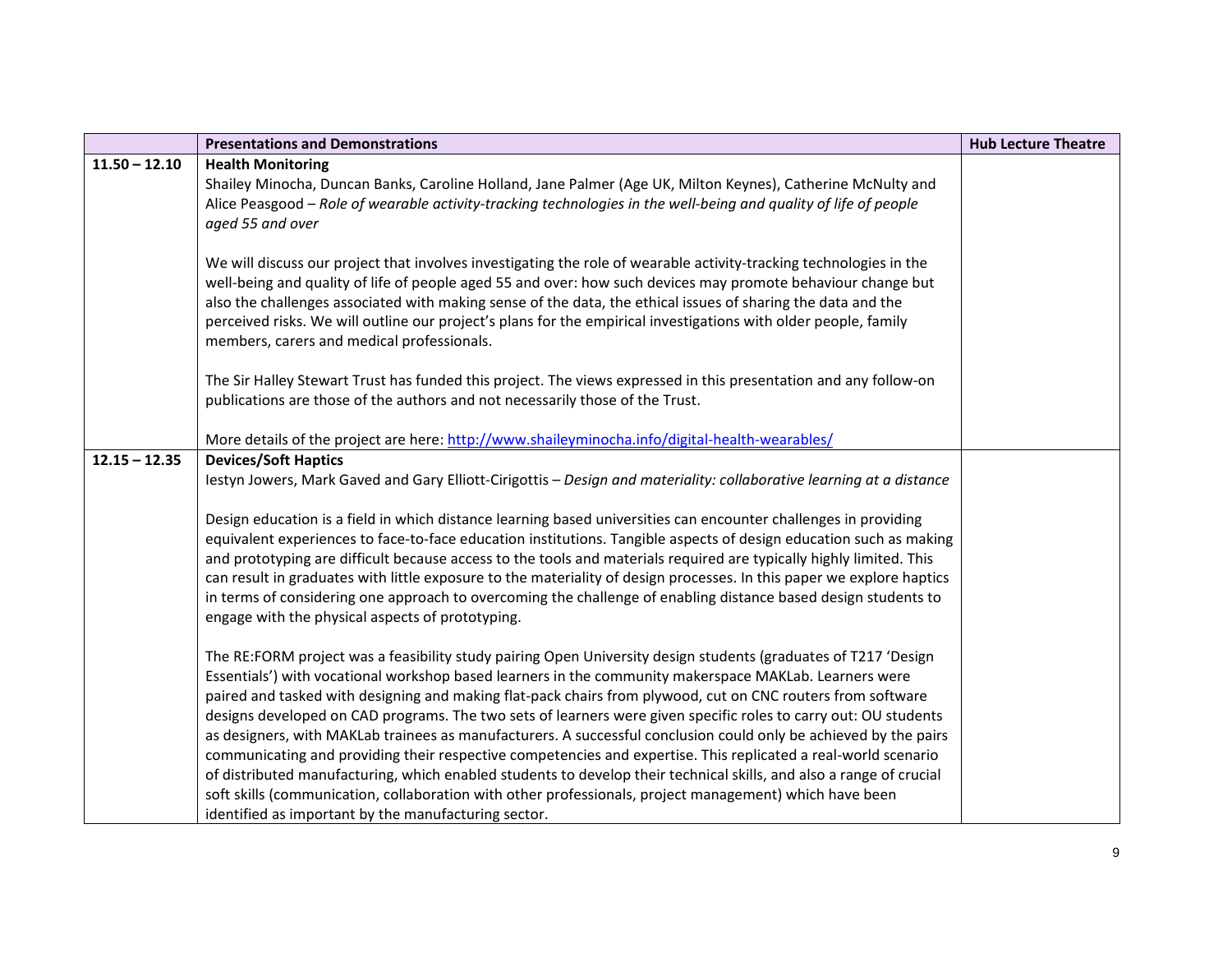|                 | OU students benefitted from extending their prototyping experience from small scale cardboard models to full<br>size plywood prototypes, gaining insight into the challenges of moving from conceptual designing to practical<br>realisation. These challenges included the performance of materials and tools, and the need to articulate design<br>decisions in terms of making as well as creative exploration.                                                                                                                                                                                                                                                                                                                                                                                                                                                                                                                                                                                                                                                                                                                                                                                                                                                                                                                                                                                                                                                                                                                                                                                                                               |                           |
|-----------------|--------------------------------------------------------------------------------------------------------------------------------------------------------------------------------------------------------------------------------------------------------------------------------------------------------------------------------------------------------------------------------------------------------------------------------------------------------------------------------------------------------------------------------------------------------------------------------------------------------------------------------------------------------------------------------------------------------------------------------------------------------------------------------------------------------------------------------------------------------------------------------------------------------------------------------------------------------------------------------------------------------------------------------------------------------------------------------------------------------------------------------------------------------------------------------------------------------------------------------------------------------------------------------------------------------------------------------------------------------------------------------------------------------------------------------------------------------------------------------------------------------------------------------------------------------------------------------------------------------------------------------------------------|---------------------------|
|                 | Trevor Collins - Soft haptics: Tactile multimedia for immersive learning experiences                                                                                                                                                                                                                                                                                                                                                                                                                                                                                                                                                                                                                                                                                                                                                                                                                                                                                                                                                                                                                                                                                                                                                                                                                                                                                                                                                                                                                                                                                                                                                             |                           |
|                 | Haptic technologies typically use actuators that apply a force against the skin in order to create tactile feedback.<br>Haptic interfaces have been adopted in a range of augmented and virtual reality systems to enhance the user's<br>sense of immersion. In this presentation we'll introduce the use of 'soft haptics' that create the perception of<br>feedback without direct physical force. The idea of 'tactile multimedia' was introduced by Peter Whalley (see<br>http://oro.open.ac.uk/6211) as a means for designing layered media that encourages active enquiry-driven<br>learning. Critically, Whalley argued that interaction could be designed to facilitate learning through active<br>exploration because "the interactivity designed into the interface becomes central to the learning processes that<br>it is intended to facilitate". These 'tactile effects' manipulate or constrain interaction in order to emphasise a<br>point for educational purposes. For example, constraining the available actions within a simulation to<br>mechanically correct movements, or manipulating the dragging movement of a simulation to create a perception<br>of the realistic physical behaviour. The increasingly ubiquitous use of touch interfaces brings an opportunity to<br>use tactile effects through common computing and communication devices to improve the sense of immersion<br>and encourage more analytical manipulation of online simulations and experiments. We will demonstrate how<br>soft haptics have been applied to create a sense of touch within a forces and motion shared simulation on tablets. |                           |
| $12.40 - 12.55$ | <b>Tactile/Vision Impaired</b>                                                                                                                                                                                                                                                                                                                                                                                                                                                                                                                                                                                                                                                                                                                                                                                                                                                                                                                                                                                                                                                                                                                                                                                                                                                                                                                                                                                                                                                                                                                                                                                                                   |                           |
|                 | Victoria Pearson, Karen Vines and Andrew Whitehead - Alternative versions of graphs for visually impaired<br>students                                                                                                                                                                                                                                                                                                                                                                                                                                                                                                                                                                                                                                                                                                                                                                                                                                                                                                                                                                                                                                                                                                                                                                                                                                                                                                                                                                                                                                                                                                                            |                           |
|                 | Providing alternative versions of graphs suitable for use by visually impaired students has traditionally resulted in<br>the production of figure descriptions, which are now standard module production items. In this session we will<br>demonstrate two types of alternate renderings of graphs, tactile and sonified, and briefly describe how such<br>renderings can be created.                                                                                                                                                                                                                                                                                                                                                                                                                                                                                                                                                                                                                                                                                                                                                                                                                                                                                                                                                                                                                                                                                                                                                                                                                                                            |                           |
| $13.00 - 14.00$ | Lunch                                                                                                                                                                                                                                                                                                                                                                                                                                                                                                                                                                                                                                                                                                                                                                                                                                                                                                                                                                                                                                                                                                                                                                                                                                                                                                                                                                                                                                                                                                                                                                                                                                            | <b>Medlar and Juniper</b> |